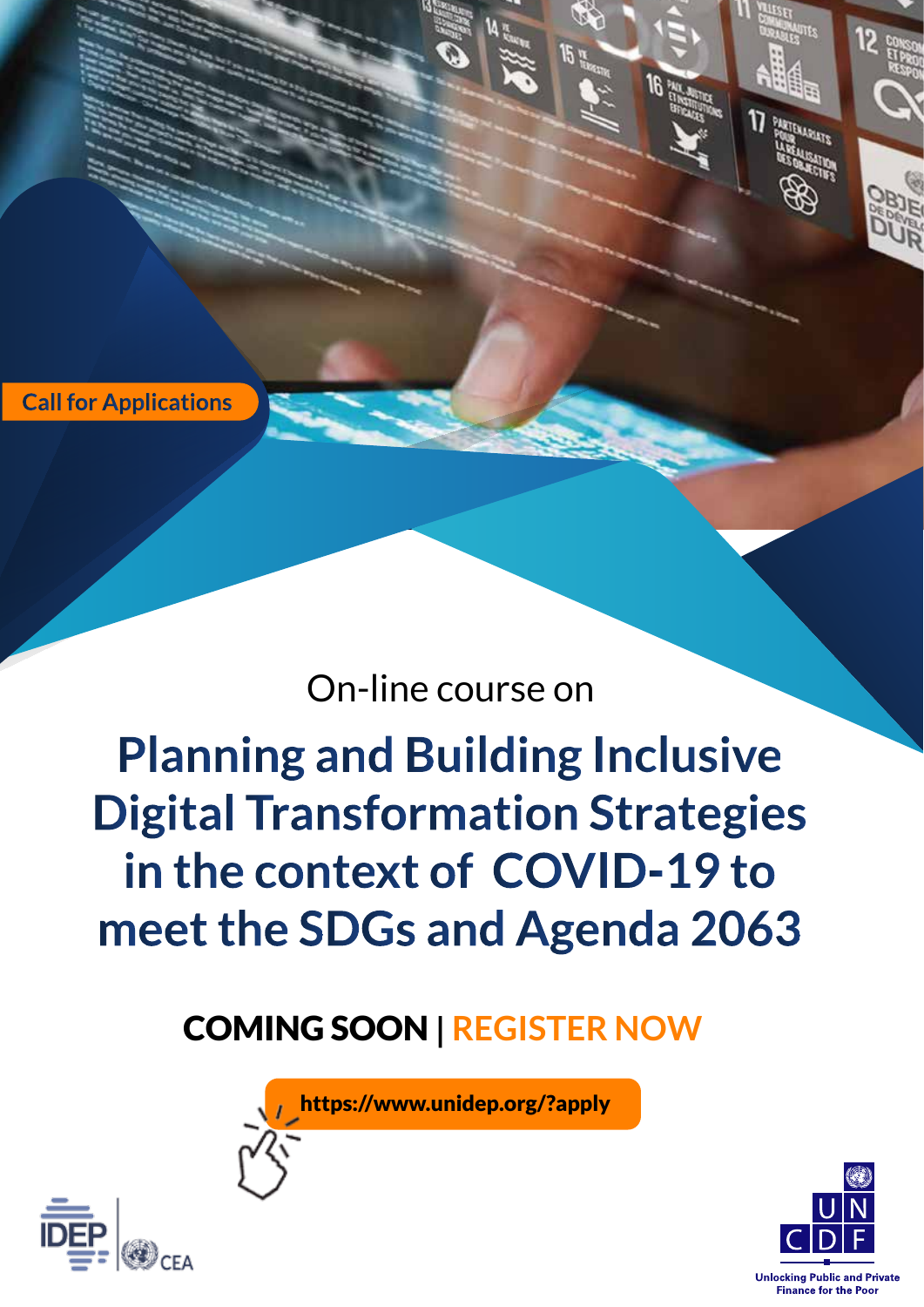**Planning and Building Inclusive Digital Transformation Strategies in the context of COVID-19 to meet the SDGs and Agenda 2063 On-line course on**

#### **Call for Applications**

#### **Announcement in Brief**

| <b>Type: Short Term Course</b>                                             |
|----------------------------------------------------------------------------|
| <b>Programme Area: Inclusive Digital Transformation</b>                    |
| <b>Beginning of the course: April 5, 2021</b>                              |
| Duration: 10 Weeks                                                         |
| Language: English - French                                                 |
| Location: Web Based E-Learning                                             |
| Fee: Covered by the UNCDF-UNIDEP                                           |
| <b>Application Deadline: March 26, 2021</b>                                |
| <b>Specific target audience:</b> Technocrat from transformative government |
| agencies in the field of Digital Transformation                            |
| (ICT, Innovation, Digital Economy, Finance,                                |
| Telecommunications, Central banks, others),                                |
| website: http://services.unidep.org/e-idep/                                |
| Applications: https://www.unidep.org/?apply                                |
|                                                                            |

The UN Capital Development Fund (UNCDF), the United Nations, Economic Commission for Africa (UNECA), the African Institute for Economic Development and Planning (IDEP) are organising an on-line course on "Planning and building inclusive digital transformation strategies in the context of covid-19 to meet SDGs and Agenda 2063". The overarching objective of the course is to empower government representatives, civil servants and policy makers in becoming successful agents of change in the development or improvement of their national digital transformation journeys in the midst and post covid-19. In particular it will address the key aspect ofinclusiveness, and provide with the tool to measure the progress of the inclusive of a digital transformation.

The course will be delivered on-line from April 5, 2021 to June 18, 2021. It is free and will be moderated asynchronously on a weekly basis and participants are required to participate in the weekly on-line discussions. In addition, each module has interactive lessons that provide the core content around the topic for that module and an audio commented powerpoint slides. A certificate will be delivered to participants who will pass all the tests and the exam by the UNCDF & IDEP. In some specific countries where UNCDF operates (Benin, Burkina Faso, Democratic Republic of Congo, Senegal, Gambia, Sierra Leone, Ghana, Guinea, Niger, Madagascar, Malawi, Rwanda, Tanzania, Uganda, Zambia) operates, a dedicated follow-up will be done with participants to turn the learnings of the course into inclusive actions for their country.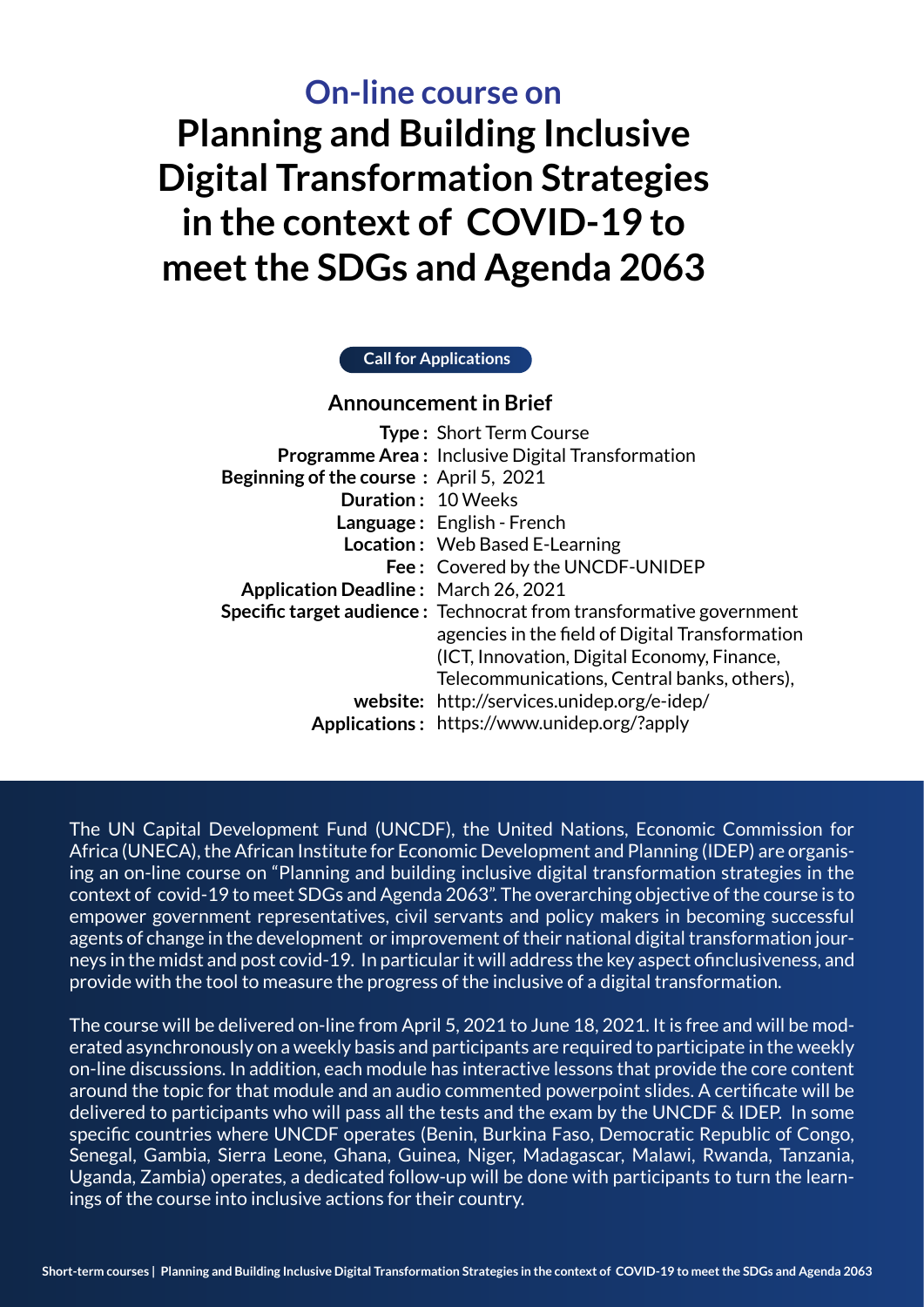#### **What will you Learn ?**

At the end of this course, participants will be able to frame an inclusive digital transformation strategy in a post-covid19 world with the objective to become an agent of change in the digital journey of their own country. around digital public policies designed to achieve the SDG's and the AU Agenda 2063 and will be able to frame a digital transformation strategy in a post-Covid-19 world.

Participants will be able to:

- $\blacksquare$  Identify key digital economy concepts, trends, opportunities and challenges faced by the African continent;
- Learn about a broad range of policy approaches on digital economy enablers such as digital infrastructure, skills and innovation
- Understand the key elements and the process of developing an enabling regulatory environment for the digital sector
- Have in depth knowledge around African digital initiatives and the objective of creating an African Single Digital Market
- Make an analysis of their national digital sector to develop the framework of an inclusive national digital transformation strategy
- Understand how to monitor the implementation of a digital strategy using UNCDF's Inclusive Digital Economy Scorecard (IDES).

# **CONTENT AND STRUCTURE ?**

The course consists of the following key modules :

**Module 1** : Introduction to the course: The digital transformation journey

**Module 2** : Enabling regulatory and policy environment for inclusive digital transformation

**Module 3** : Module 3. Inclusive digital infrastructure

**Module 4** : Inclusive digital innovation

**Module 5** : Inclusive digital skills

- **Module 6** : Inclusive digital services and emerging technologies
- **Module 7** : Inclusive e-government
- **Module 8** : Cybersecurity and data privacy
- **Module 9** : The Inclusive Digital Economy Scorecard (IDES)
- **Module 10** : Inclusive Digital Transformation Strategy

#### **ADDITIONAL INFORMATION**

#### *Acceptance to the Course*

Applicants to the course are expected to have, as a minimum, a bachelor's degree preferably to Finance, information communication and technology ICT, digital communication. In addition, two years of work experience in the field will be required. Qualified female candidates are strongly encouraged to apply.

Until the registration deadline, participants are accepted to the course on a rolling basis and subject to availability of slots.

Applications must be completed exclusively on IDEP online application platform at https://www.unidep.org/?apply

#### *Certificate of Completion*

A Certificate of Completion will be issued by UNCDF & IDEP to all participants who successfully complete the course-related self-assessments presented for each module.